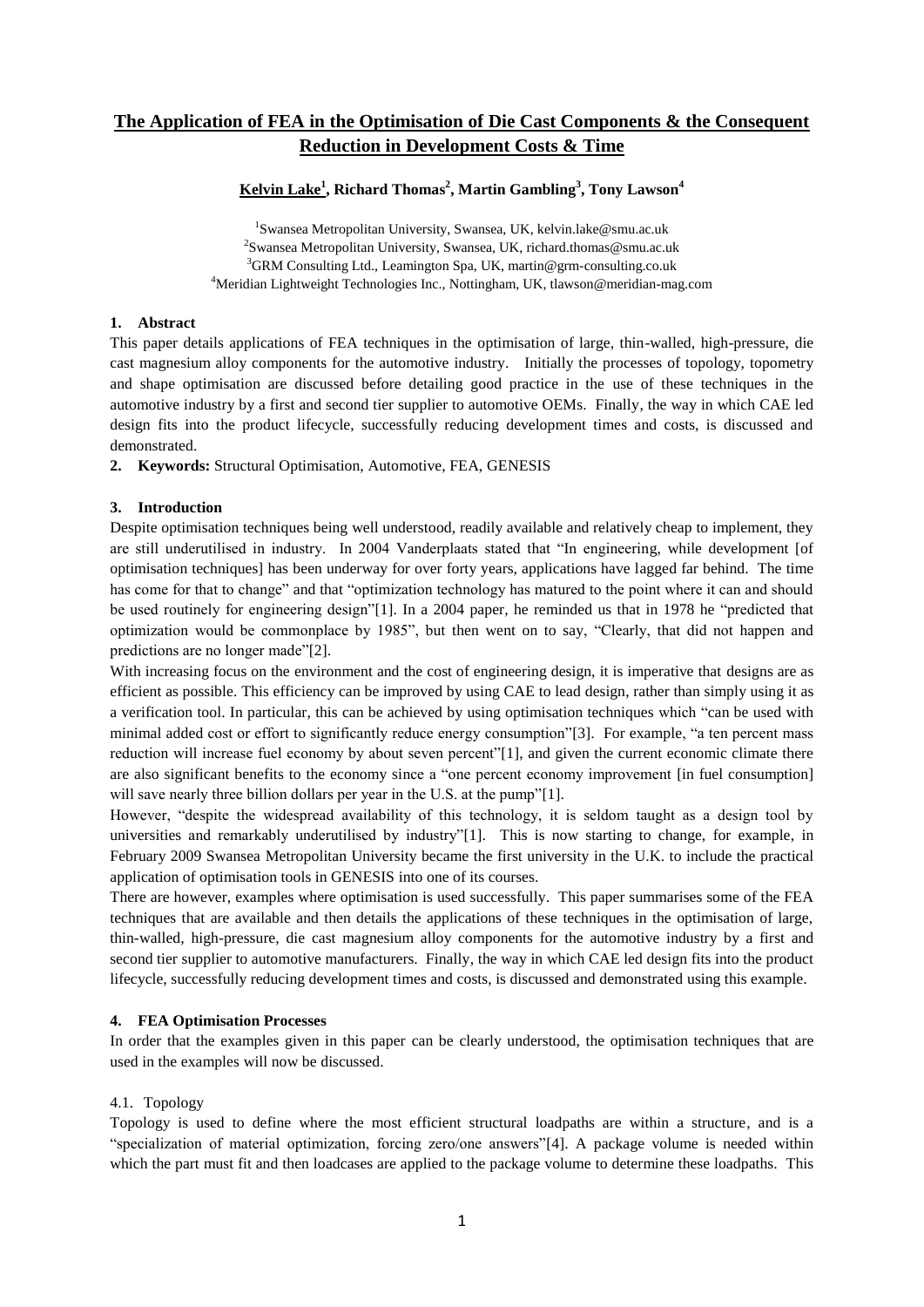is achieved by varying the modulus of elasticity and density. As described by Leiva, "In Topology optimization, the design variables correspond to the element volume fractions. The volume fraction designs simultaneously the material properties E (modulus of elasticity) and  $\rho$  (density) with the purpose of getting a 0-1 answer to identify the key elements to keep and the rest to discard"[5].

Topology can successfully be used to design the a-surface of a part (i.e. what the main shape of the part needs to be), as well as being used to determine how an existing part needs to be reinforced to be as efficient as possible, for example in a casting, by the use of ribbing.

The results of a topology optimisation are mathematically correct, but are not final solutions, and these need to be interpreted into a manufacturable engineering design. In many ways this is a limitation of topology. As described in 2005 by Schramm "the interpretation of the results is still a mostly manual process"[6].

Topology is generally used as the first step in optimising a design, "topology optimization seldom produces a final part, even though manufacturing constraints are used. This is because topology optimization normally does not include stress and other constraints. However, it does identify load paths and provides a very good starting point for shape and sizing optimization"[1].

#### 4.2. Shape Optimisation

Once the major structural members have been defined, the cross sectional size of those members can be determined by using shape optimisation. Loads are applied to the structure and the physical dimensions of these members are altered to meet the set criteria by using "scale factors of perturbation vectors"[5] as the design variables.

### 4.3. Topometry

Once the position and size of the major structural members has been established, topometry can then be used to determine how much material is needed throughout the structure to ensure that specific loadcases are met.

Size optimisation is well established where a physical property (for example the thickness of a group of shell elements) is varied. "Sizing optimization has traditionally been the entry point to the use of optimization technology in design. Especially in designs that use a lot of sheet metal this is a useful tool. It is well established and implemented"[6].

However, topometry is significantly different to traditional size optimisation, "Topometry optimization is a generalization of sizing optimization. Unlike size optimization, where all elements associated to a property data entry are designed with the same values, in topometry optimization each element is designed independently"[5]. This can have significant advantages. Size optimisation can work well, for example, as stated above in a fabricated structure. However, in order to run a size optimisation the analyst must group the elements together that will be optimised thus influencing and limiting the results. Topometry "allows performing sizing optimization on each element individually"[5] thus resulting in a more efficient structure. Castings have the huge benefit that a varying wallstock can be applied throughout the structure (as long as certain manufacturing constraints are met), ensuring that extra material need only be added where it is required. Thus topometry results can be integrated well into a cast design.

#### **5. Examples of use by an Automotive Supplier**

Structural optimisation in the automotive industry is not a new idea. In 1923, Henry Ford said "Saving even a few pounds of a vehicle"s weight means it could go faster and consume less fuel. Reducing weight involves reducing materials, which in turn, means reducing cost as well"[7]. However, as already stated, optimisation techniques are underutilised. In reality it is difficult to determine the real extent to which optimisation techniques are used, as highlighted by Vanderplaats, due to the fact that "most real commercial problems are proprietary and cannot be published"[1]. Although necessity has meant that use must increase as "New designs are expected to improve performance, meet new stringent weight targets and at the same time they need to be more economical to manufacture"[4]. Examples have been documented elsewhere, such as, a steering knuckle mass which was reduced by "five percent or more with no loss in strength"[2]. Optimisation has been used to "increase the first frequency of a car body by ten percent for the cost of under one percent added mass"[2], and Delphi Automotive describe an automotive dash cross beam in which they "reduce the mass by 33% and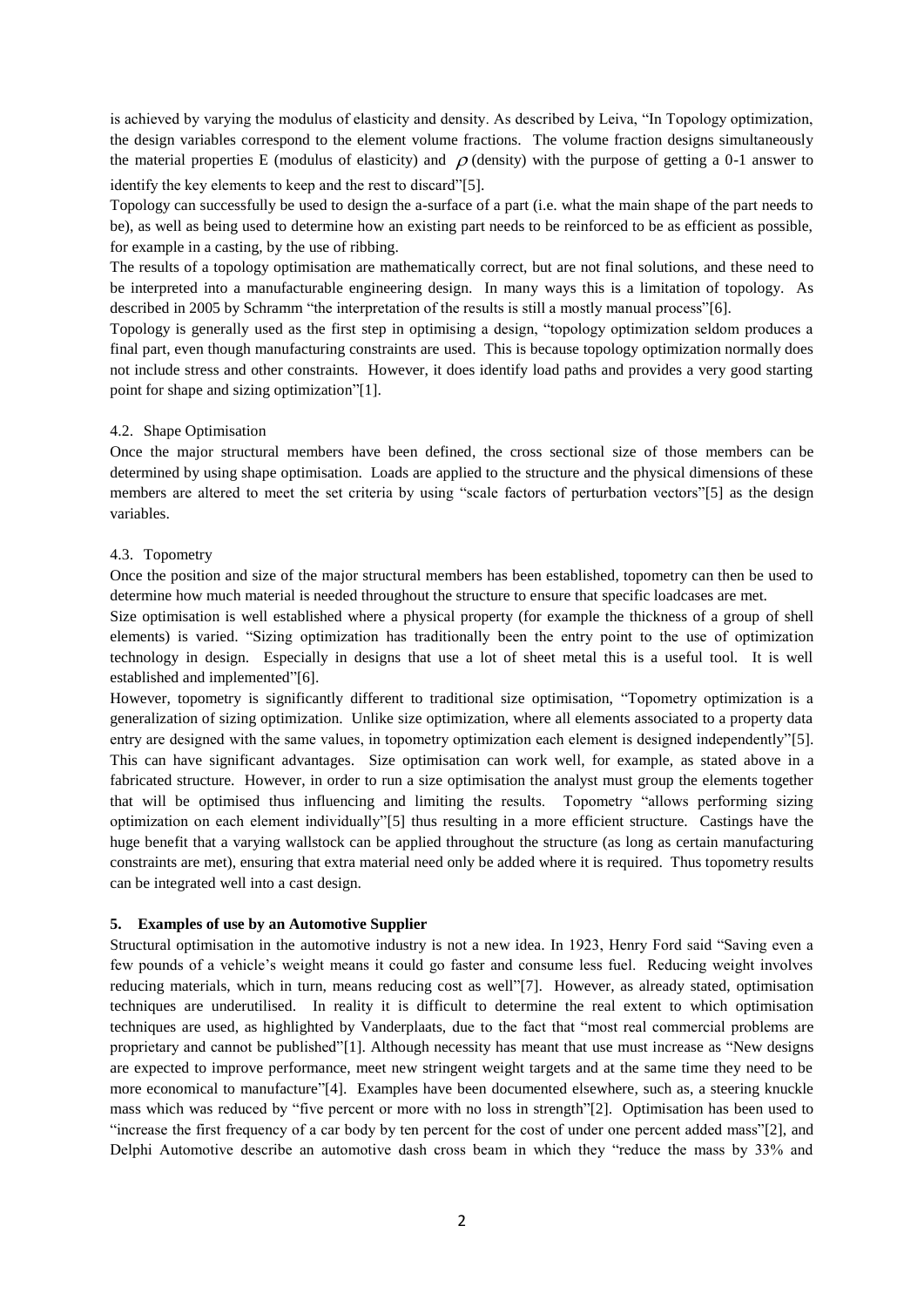material cost by 39%"[3], however, this paper will highlight the tools, processes used, and the benefits of these for an automotive supplier.

Meridian Lightweight Technologies Inc. are the world leaders in the design, engineering and manufacturing of high quality magnesium die cast components. CAE is used extensively throughout the development of their products and this will now be highlighted as an example of good practice and specific examples will be demonstrated using the optimisation tools that have already been described. The manner in which Meridian Technologies successfully use CAE led designs both in conceptual designs, and in development of these concepts, through to production once the business has been secured is discussed.

Meridian"s components range from the structural part of a car dash board, through to car seats and grille reinforcements used at the front of the vehicle. These components are large, high pressure die castings (typically around 3mm wall thickness, the width of a car and 5kg in weight), which lend themselves to topology, topometry and shape optimisation. A customer may have defined the a-surface of a component and then require the development of that structure in magnesium so that it meets the customer"s structural targets. In this case topology is used to define the ribbing required before topometry is used to define the required wallstock of the structure. Alternatively, a customer may come to Meridian with a package space and loading requirements for a structure, in which case, topology is used initially to determine the a-surface shape of component. Once this has been established, topology can be used to determine the ribbing needed, shape optimisation is used to determine the final dimensions of the part and finally topometry determines the required wall thickness of the castings.

These components are optimised to ensure no plastic deformation occurs in linear loadcases and there is no failure in non-linear loadcases. In addition, Meridian"s components are required to contribute to the vehicles in ways such as global stiffness and crashworthiness as well as achieving certain local stiffness requirements such as providing stable platforms for the steering wheel assembly and the airbags, whilst ensuring the designs are as light and cheap to produce as possible.

Meridian"s products are structurally quite complex and thus utilise many different types of optimisation tools where appropriate. Leiva supports this idea when discussing topology and topometry "a complex structure can benefit from both [types of optimisation], as some parts of it could only be designed by one type of optimization, whereas other parts could only be designed with the other type"[4].

#### 5.1. Conceptual Design Example 1 – A Rear Cross Car Beam

A structure was required for a coupe convertible which had the following functions; Provide hinge points for the folding roof, provide attachment points for the roll over hoops and to fit into the design volume provided by the customer. The customer provided "designable" regions, i.e. the package space that was available and "nondesignable" regions, i.e. the attachment points for the b-pillars, the floor, the hinge points, and the roll over hoops. These regions can be seen in Figure 1.



Figure 1: Non-designable and designable regions

These two regions were then combined to form the complete package. This was then used as the base for the initial topology run. A topology run was set up with two loadcases that represented the rollover of the vehicle and the roof opening. There were two requirements for these loadcases, one, that the structure did not fail in the rollover loadcase, and two, that there was no fatigue failure in the roof opening loadcase. To ensure that no failure occurred in the rollover loadcase the amount of plastic strain seen by the magnesium was limited below a certain percentage, and to ensure no fatigue failure in the roof opening loadcase the stress seen in the magnesium was also limited.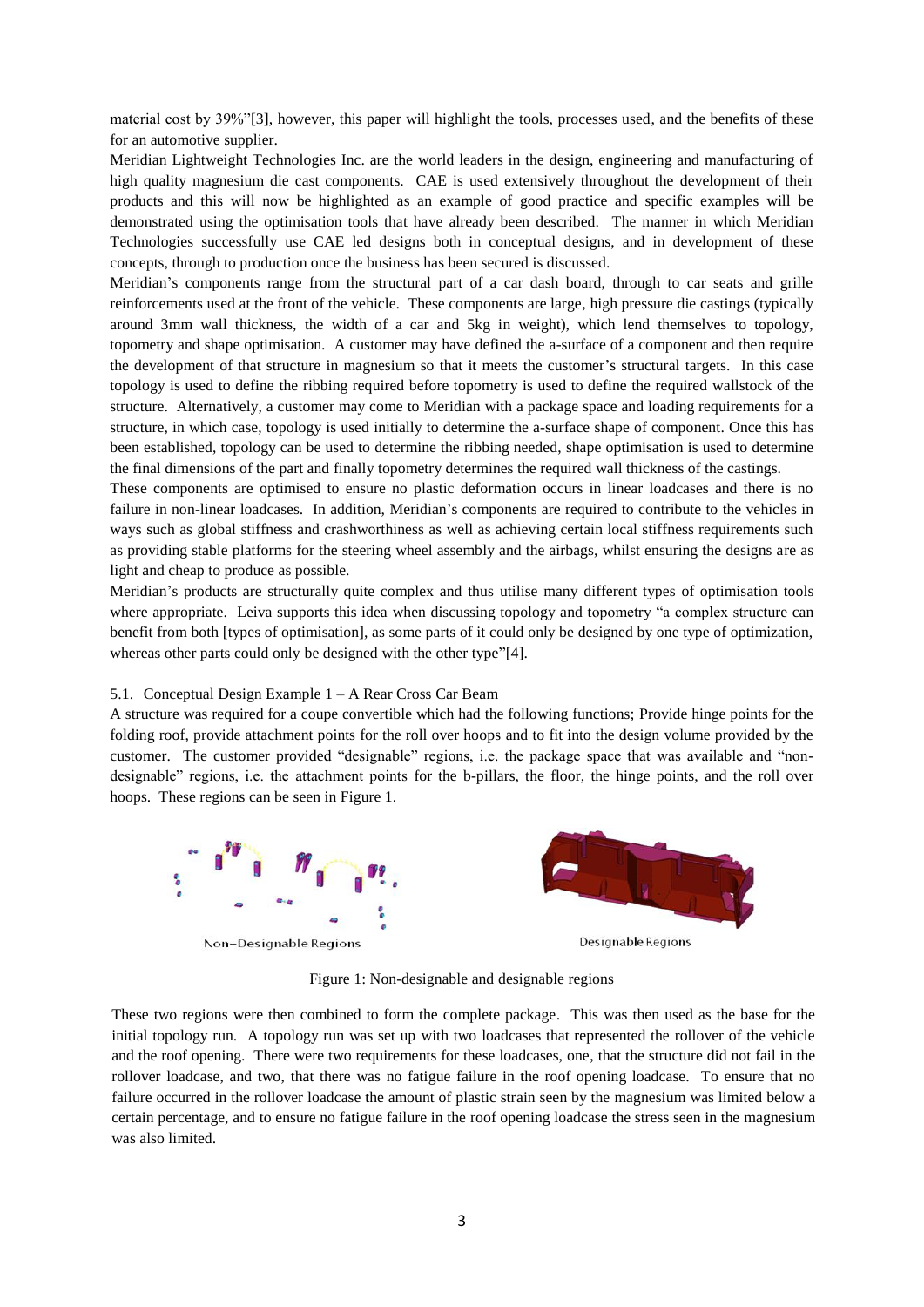Optimisation techniques are currently available only in linear software (although coupling of optimisation with non-linear software is now available in software such as GENESIS). Hence to define the loadpaths in this design the non-linear rollover loadcase was approximated to a linear loadcase in the topology run.

A topology run was set up with the linear interpretation of the rollover loadcase, and a linear roof opening loadcase with the designable region as per Figure 1 with the objective to minimise strain energy in the structure and the constraint of only using 30% of the material by mass. The results of this initial topology and the interpretation can be seen in Figure 2.



Figure 2 – Topology results for the rear cross car beam

Once the loadpaths from the topology run were interpreted into a castable design a shape optimisation study was then carried out to define the size of the sections in this structure, the result of which is seen in Figure 3.



Figure 3 – Shape optimization results

Finally, once the position and the size of the sections were established a topometry optimisation was then carried out to determine the required thickness of the wallstock whilst meeting the stress constraints. The minimum wallstock that could be cast was 2.3mm. Thus this was set as the minimum and the structure was then optimised to minimum mass. The results and interpretation of this can be seen in Figure 4.



Figure 4 – Topometry results

To ensure that that the design met the two loadcases a linear verification model was then set up to ensure that the stress limit was not exceeded in the roof opening loadcase and a non-linear model was set up to ensure that the plastic strain was not exceeded in the rollover. The results of these two runs can be seen in Figure 5.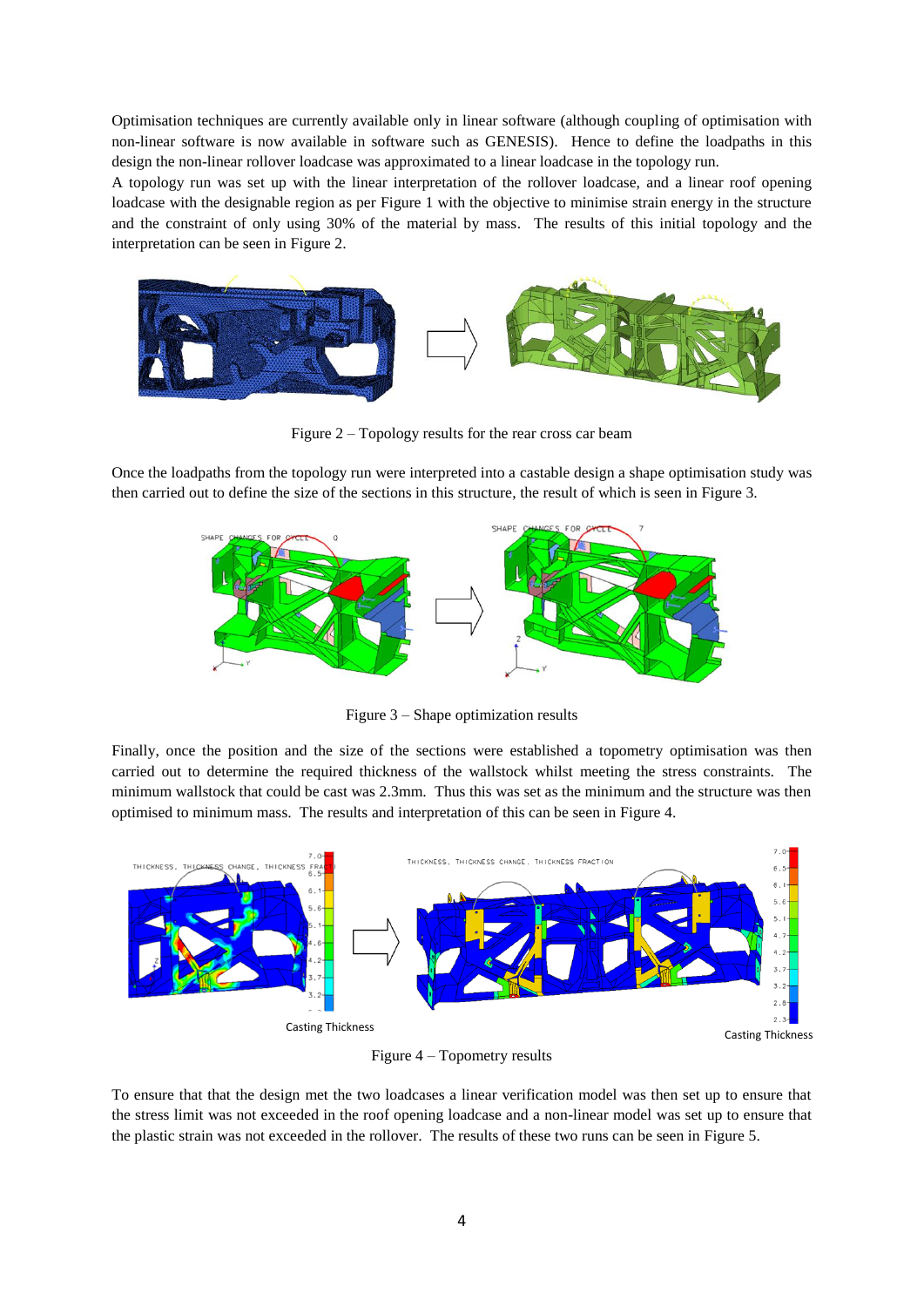

Figure 5 – Verification runs

As can be seen in the roof opening loadcase the majority of the structure is stressed suggesting a very efficient structure, whist in the roll over loadcase the diagonal members that were upgauged by the topometry run are clearly strained.

The final CAE model is seen in Figure 6. This can be delivered to the customer to prove the structural performance of the component and additionally a surface CAD model of the part can be produced within approximately 10 minutes from the CAE model which can also be delivered to the customer for an initial package check.



Figure 6 – The final CAE model and surface CAD model

#### 5.2. Conceptual Design Example 2 – A Front End Carrier

In this example the customer had defined the a-surface of the component but required Meridian to develop the structural performance of the component. The a-surface model of this component as supplied is shown in Figure 7. This structure bolts onto the vehicle longitudinals.



This structure has the following functions;

- Support the headlamps, horn and radiator
- Provide support to the bonnet
- Provide vehicle torsional stiffness
- Withstand low speed impacts

Figure 7 – Model supplied to Meridian

In addition an NVH target was set for the structure. A topology run was set up with multiple loadcases and the back of the structure was filled with designable material to define where the major loadpaths were and thus where the ribbing should be. The requirement was once again set up to minimise strain energy whilst only using 30% of the available material, and a manufacturing constraint was set up so that the ribs could be cast in the longitudinal direction. The results of this topology run and the interpretation of these results into a rib pattern can be seen in Figure 8.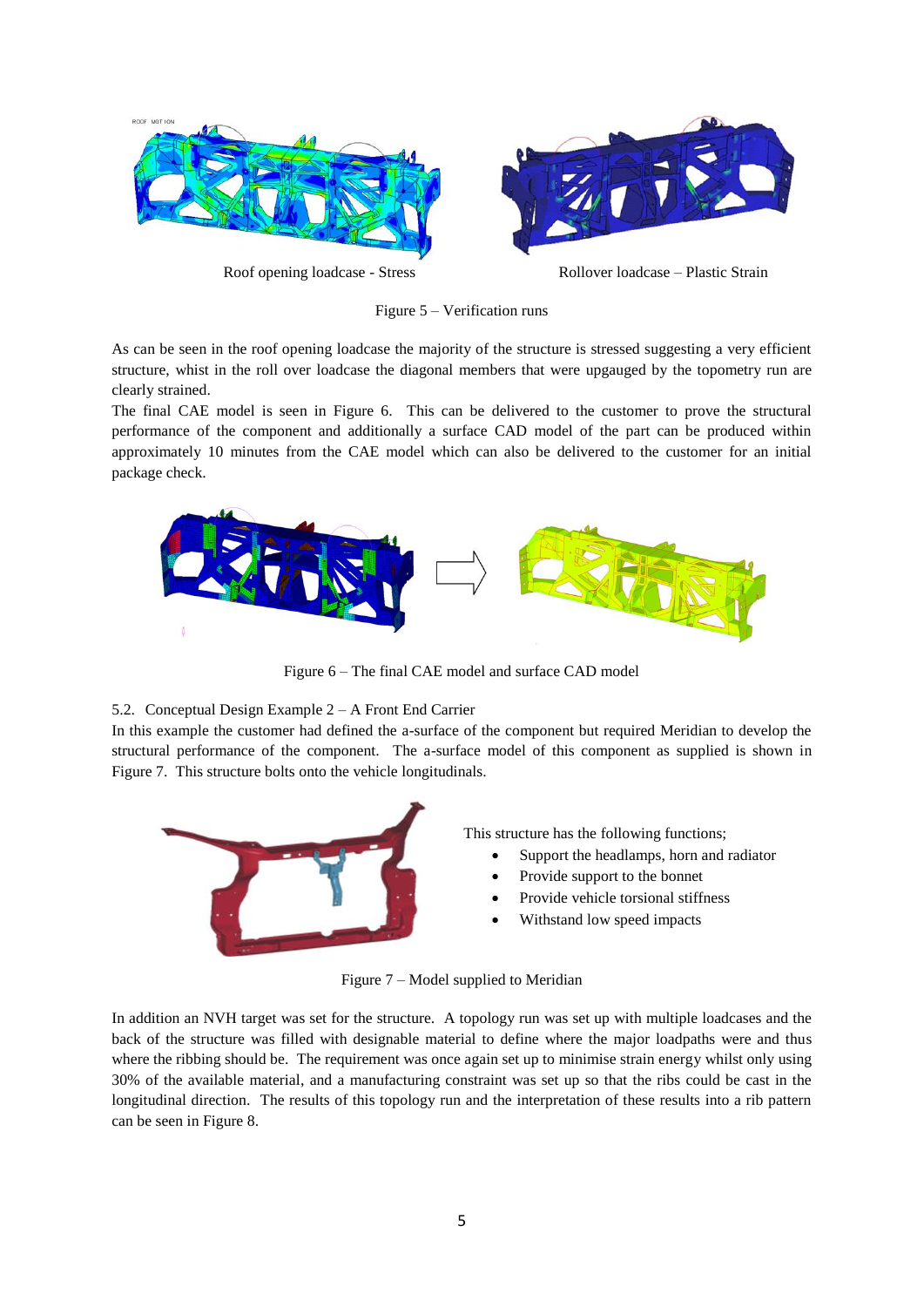

Figure 8 – Results of the topology run and their interpretation into a rib pattern

Once the ribbing had been defined, a topometry run was then set up to determine the thickness of the wallstock throughout the structure, as demonstrated in the previous example.

#### 5.3. From Concept to Production

The previous two examples shown were both examples of conceptual designs used by Meridian to try to secure future business. Once the business has been secured the same optimisation techniques are then used to ensure that the final design is as efficient as possible. A good example of this was the R56 beam as produced by Meridian for the second generation BMW mini. This is shown in Figure 9.



Figure 9 – The R56 cross car beam

This design was an example where the a-surface was provided by the customer to Meridian who then developed the structural performance of the beam for several loadcases including; providing a stiff platform for the steering wheel, providing support to the passenger airbag, providing a structural loadpath in side impact and not breaking in frontal impact. The original topology runs carried out by Meridian that led to the initial CAE concept can be seen in Figure 10, this can then be compared to the final CAD model. The major loadpaths in the original Topology run can clearly be seen. The early use of topology ensures that ribbing is added in the most efficient way and only where necessary. This can be compared to a previous generation Meridian beam (which did not utilise optimisation techniques) as seen in Figure 11 where ribbing was simply added in an "X" structure throughout the beam to make the beam as stiff as possible in all directions, regardless of where the ribbing was actually needed, resulting in a beam not being as efficient as it could be.



Figure **10** – Initial topology runs done at concept through to final production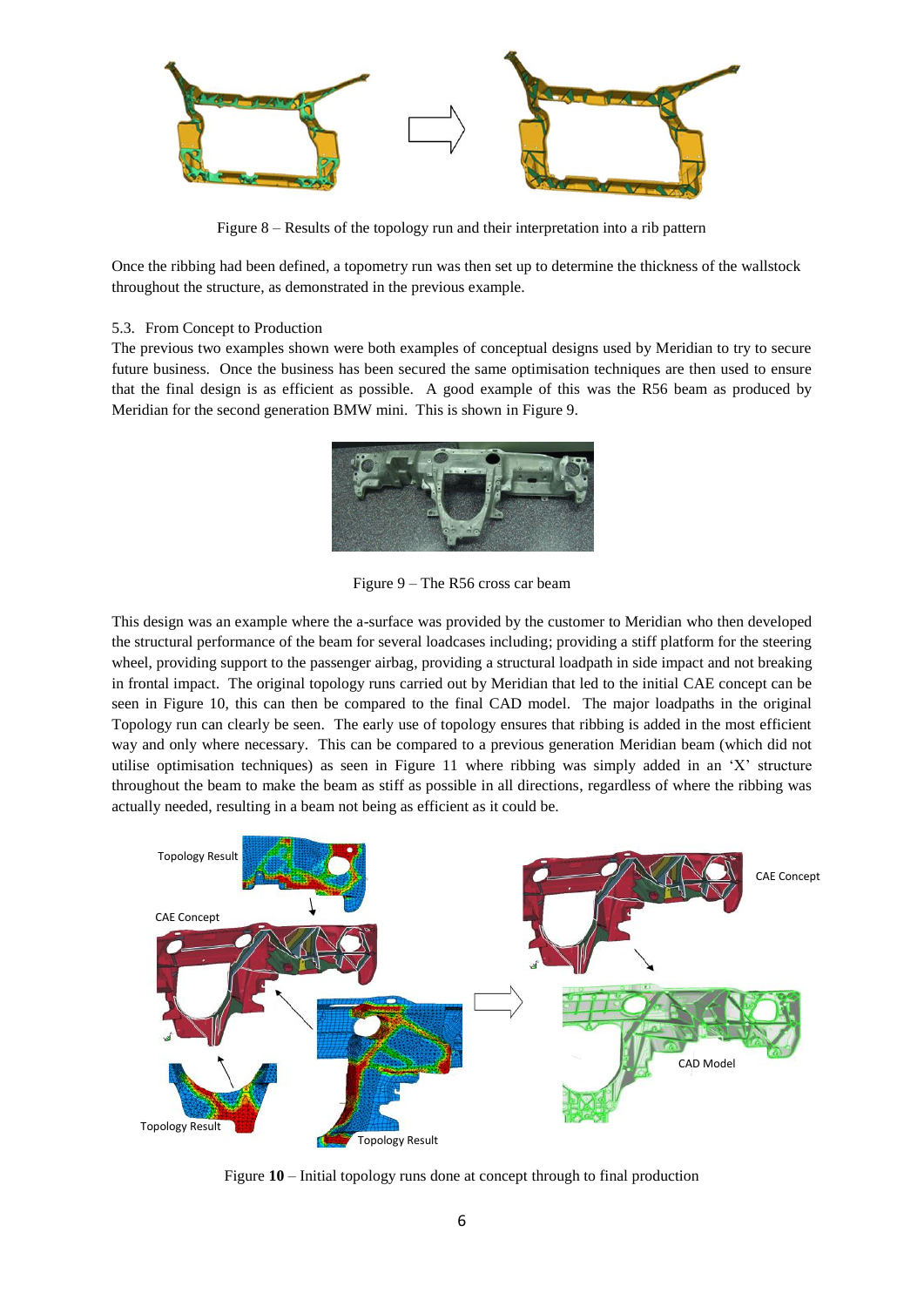

Figure 11 – Previous generation Meridian beam

Throughout development, it is inevitable that as the loadcases and package matures that the design will need to change. When this happens the same optimisation tools can and should be used. One such iteration is now discussed as an example of this.

The R56 beam in an interim stage of development was 4.81kg and met all the required loadcases. An optimisation sweep was then carried out on this beam using the following steps; local topology runs were performed to redefine specific areas of ribbing as shown in Figure 12, a topometry run was performed to highlight which areas needed to be reinforced or could be reduced in section, and finally, a topometry run was performed to highlight any areas where mass-saving holes could be introduced, as seen in Figure 13.



Figure 12 – An example of a local topology run



Figure 13 – Topometry runs

The resulting beam still met all of the required loadcases but the mass was reduced to 4.49kg. Thus mass was reduced by nearly 7% whilst crash performance and NVH performance remained unchanged.

#### **6. CAE Led Design in the Product Lifecycle**

The use of CAE early on in the development of Meridian"s products has significant effects on the product lifecycle in terms of reducing development time and costs, of both concepts and final designs, especially when compared to a more traditional CAD led approach. This is particularly important when developing concepts, since it is becoming more and more common for OEMs to expect suppliers to offer conceptual designs when quoting for business, carried out at the suppliers' risk. Also, once the business has been secured, by using these techniques, development times are reduced, helping OEMs to get products to market quicker and the final designs will be as light and cheap as possible. All of this, results in cost savings for both the supplier, the OEM and ultimately the final consumer.

These benefits are a direct result of the early use of CAE optimisation. As stated by Vanderplaats "Optimization will improve the quality or reduce design for any system, subsystem or component to which it is applied"[2]. All of this is achieved at very little expense as the "benefit will exceed the cost" [2] and give companies who use optimisation tools, a competitive edge over companies that do not employ such techniques as "the companies that strongly embrace this technology will have a clear competitive edge for the betterment of all"[2].

To fully understand this we will now compare a traditional CAD led design to the CAE led designs that are carried out by Meridian in Figure 14.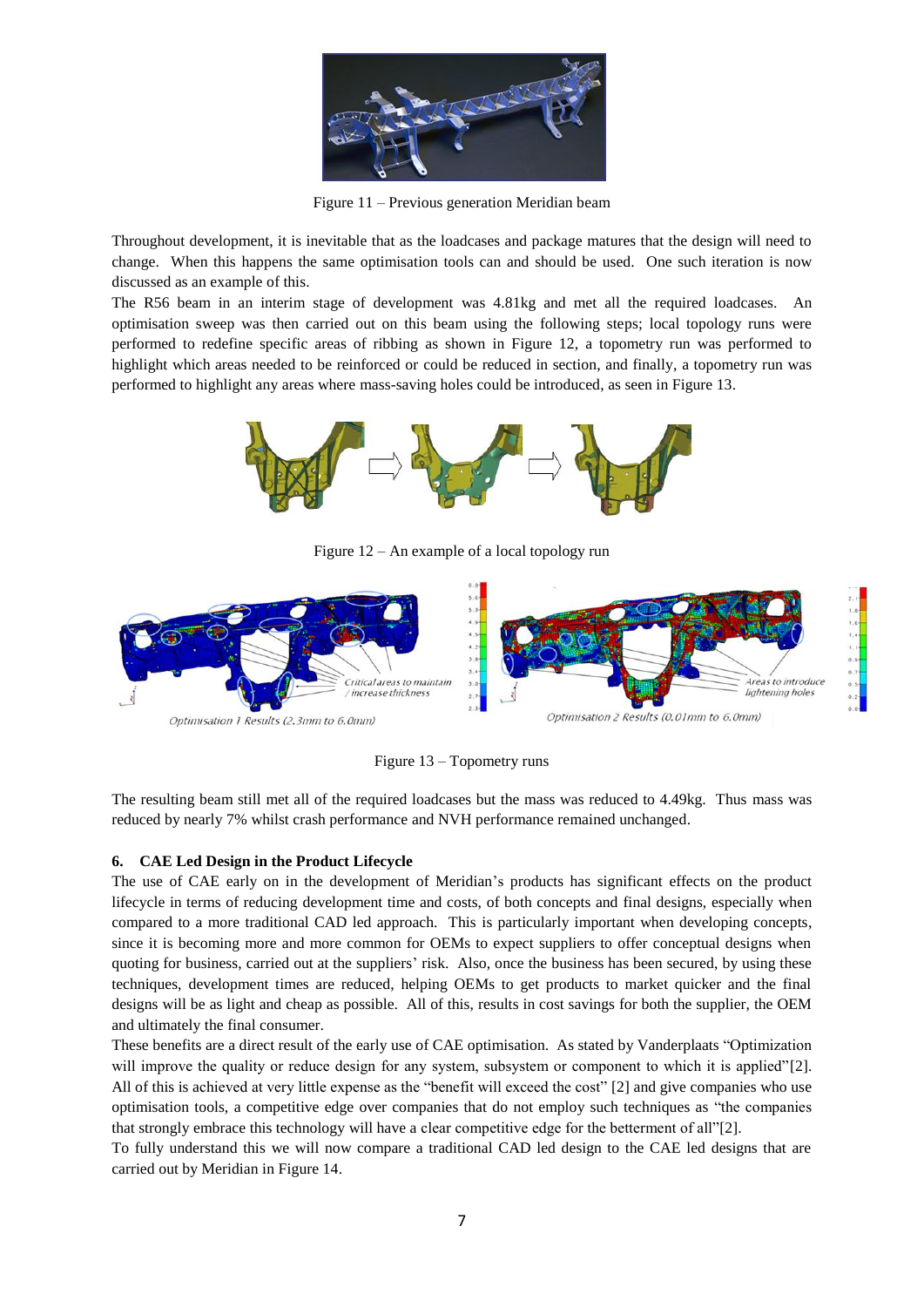# CAD Led Design v CAE Led design in the Design Process



Figure 14 – Comparison of a CAD led design to a CAE led design

In a traditional CAD led design, a concept is first produced in a 3D CAD package. Once an initial design has been developed, CAE is used as a verification tool, as Vanderplaats states, "we normally use computer analysis to judge the quality of our designs"[3], not to actually design the parts. Results of this analysis are fed back to the designer, the CAD is updated and a new CAE model is built and this process is repeated until a final design is reached and verified. Once the structural performance of the design has been proved, prototype tooling is produced, and finally prototypes are then cast and tested. Although the use of CAE in judging designs has significantly reduced the product lifecycle time by minimising the amount of prototypes needed, as supported by Schramm when he wrote that "Physical experiment has been widely reduced or eliminated to be replaced by computational methods"[6] there are however, significant opportunities to further reduce the time taken to develop a design by utilising optimisation techniques.

Leiva summarises CAD led designs when he says "The design of many of these objects has been done over the years based on judgement, experience of history. Structural analysis to study the behaviour of parts has only been used in the last few decades, optimization has been used even less"[8], and it is by introducing optimisation techniques that the change from CAD led designs to CAE led designs can be made. When describing current design processes Schramm stated that "Simulation can now keep up with design changes and therefore drive design decisions"[6], but by introducing optimisation techniques, the CAE model should not only keep up with design changes, but should actually lead the design.

In a CAE led design, such as the type used by Meridian, the design process can be summarised as follows. The initial design is developed in CAE using optimisation techniques thus ensuring the major loadpaths are used. From this a CAE model can be built and hence the design can be verified - all of this can be achieved before any CAD needs to be created. Once an initial concept has been created and proved, CAD can then be produced. Inevitably there will still be iterations once the initial concept has been developed as the design matures. There is still, therefore, a feedback loop. This results in a final design that is verified before prototype tools are cut and prototype parts are produced and tested. As can be seen in Figure 14 this results in a shortening of the design process time.

The benefits of CAE led concepts also give significant benefits to Meridian. To demonstrate this we will consider the concept design process, in order to show the impact on timing and cost. To do this, we will make the following assumptions;

- Timing Assumptions
	- o The time taken to produce the initial CAD in a 3D CAD package takes 6 man weeks which is typical given the complex nature of Meridian"s parts which have draft, fillets and ejector bosses etc.
	- $\circ$  To produce an initial concept in the CAE environment including a topology study, topometry study and structural assessment, takes 2 man weeks
	- o To carry out a structural assessment of a design takes 1 man week
	- o A CAD led approach requires 2 iterations to achieve acceptable structural performance
- Cost Assumptions
	- o We will assume that for these concepts all CAD and CAE is outsourced
	- o The hourly rate of a CAE analyst is £45/hour (based on 2007 Prices)
	- o The hourly rate of a CAD analyst is £35/hour (based on 2007 prices)
	- o A working week is 40 hours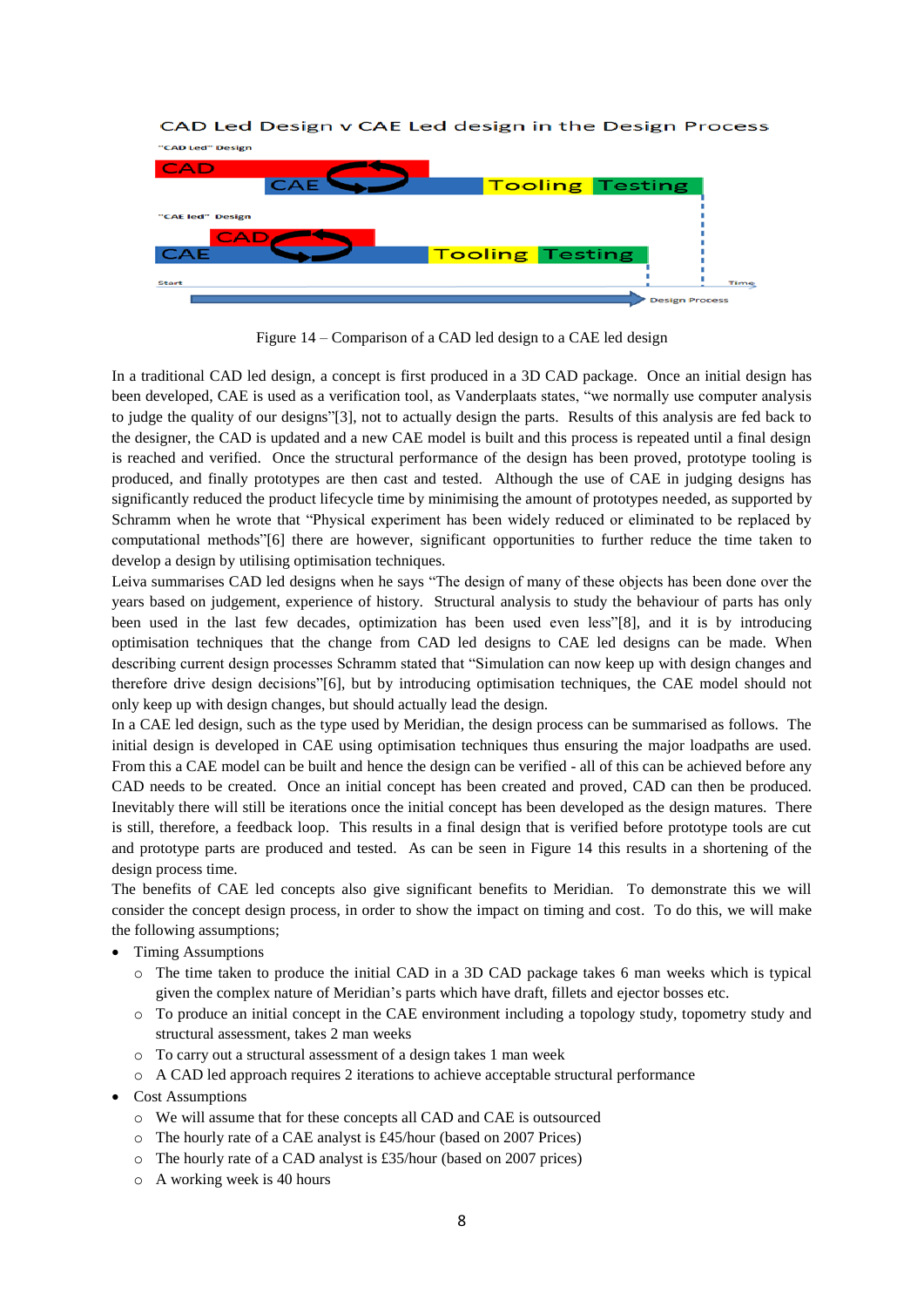Using these assumptions we can now compare the cost and timings of a CAD led design and a CAE led design as seen in Figure 15.



Figure 15 – CAD led concept v CAE led concept in design process

In the CAD led concept, initially a 3D CAD model is produced which takes 6 man weeks and costs £8,400. Once this has been done, initial CAD can be provided to the customer for an early package check. This design is then assessed in CAE and then goes through an additional design iteration before the concept is complete resulting in the following (Note that most of the deliverables are at the end of the design process);

- CAD is available for an initial package check after 6 man weeks and £8,400
- The Final FE model is available to prove the structural performance after 9 man weeks and £13,400
- The Final 3D CAD is available and the concept is complete after 9 man weeks and  $\pounds$ 13,400
- The geometry and weight of the component is known, and can thus be costed, after 9 man weeks at a cost of £13,400

In comparison, the CAE led design creates a concept purely in the CAE environment within two man weeks at a cost of £3,600. From this a simple surface CAD model can be produced and delivered to the customer for an initial package check. In addition, the FE model can be delivered to the customer to prove the structural performance of the structure. Once the customer has seen this concept and if, and only if, they are still seriously interested in the concept, then the expense and time of producing a 3D CAD part is incurred, resulting in the following deliverables (Note the deliverables are now much earlier in the design process);

- The initial concept is complete after 2 man weeks at a cost of  $£3,600$
- The FE model is available to the customer to prove the structural performance of the concept after 2 man weeks at a cost of £3,600
- A simple surface model is available to the customer for an initial package check after 2 man weeks at a cost of £3,600
- The geometry and weight of the component is known, and can thus be costed, after 2 man weeks at a cost of £3,600
- The Final 3D CAD can be delivered to the customer after 8 man weeks at a cost of £12,000.

As can be seen in Figure 15, by using CAE led design, as opposed to CAD led design, Meridian has achieved the following; Conceptual designs are delivered with reduced cost and timing by approx 75% when 3D CAD is not required, and 10% when 3D CAD is required. The CAE led approach is likely to result in lighter and cheaper conceptual designs, and is therefore more likely to secure new business. Finally, production designs are likely to be lighter, cheaper and more efficient.

In addition to the quantifiable benefits highlighted above, there are also the unquantifiable benefits of improved customer perception of Meridian Technologies advanced engineering capabilities, improved customer confidence in Business Development quotes when quoting for business, and improved customer perception of magnesium and its capabilities.

In a year when Meridian are aggressively pursuing new business they may undertake up to 30 conceptual studies and of these, approximately 10% would be of enough interest to potential customers to warrant full 3D CAD to be generated. Thus these CAE led concepts would cost as follows;